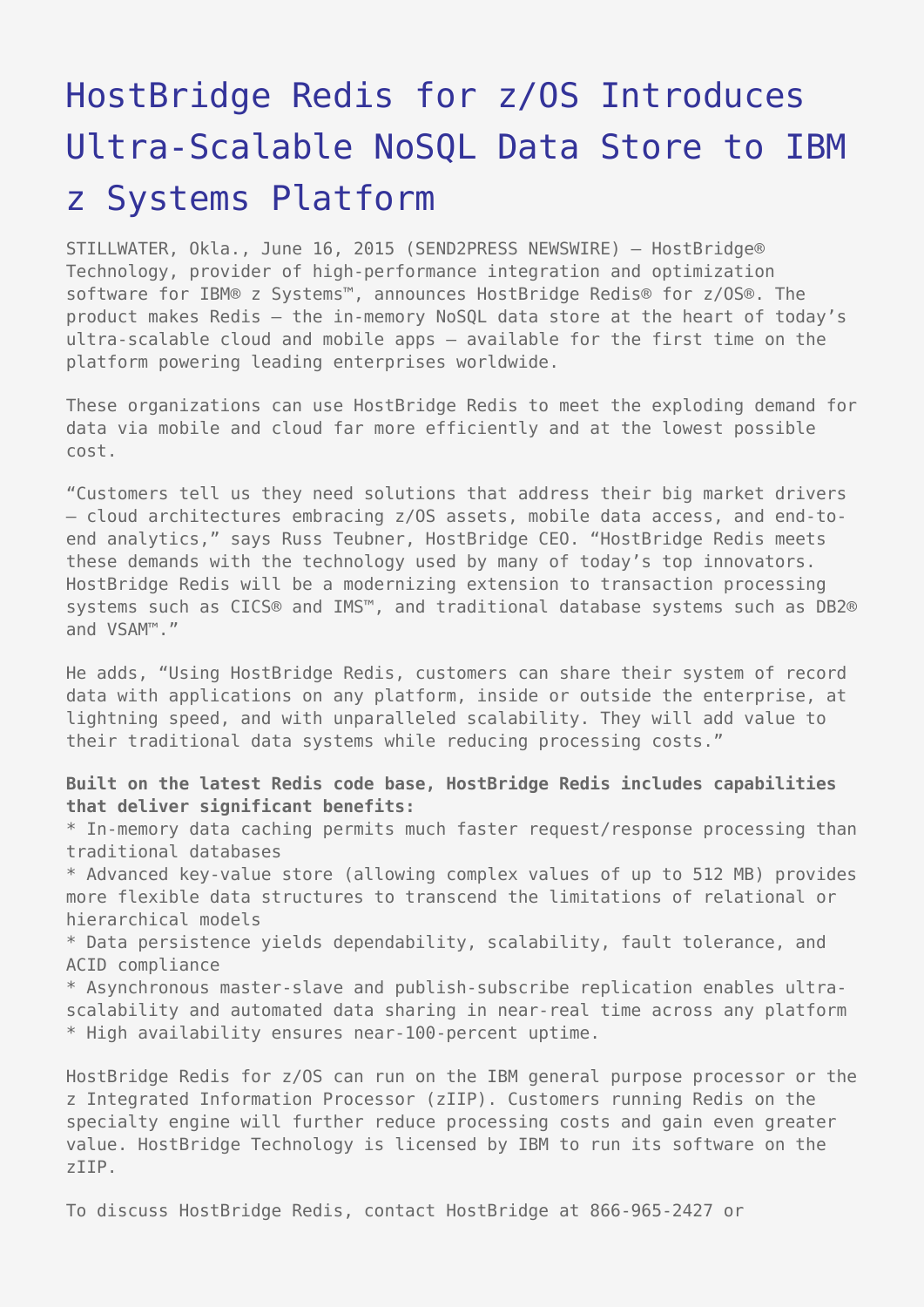info@HostBridge.com. For more information, visit [http://www.HostBridge.com/redis.](http://www.HostBridge.com/redis)

## **About HostBridge Technology:**

HostBridge Technology provides high-performance, high-precision integration and optimization software for IBM® z Systems™ and CICS®. Using our patented products, customers integrate anything mainframe with anything distributed, optimize z Systems performance, reduce the cost of mainframe ownership, and improve information-driven business processes. Founded in 2000, HostBridge Technology has built a reputation for meeting the toughest challenges with the simplest, most flexible solutions and counts many of the largest companies in the world as loyal customers.

For information, visit [http://www.HostBridge.com/.](http://www.HostBridge.com/)

HostBridge and the HostBridge logo are trademarks of HostBridge Technology. Redis and the Redis logo are trademarks of Salvatore Sanfilippo. IBM, z Systems, z/OS, CICS, IMS, DB2, and VSAM are trademarks of IBM. All other trademarks mentioned are property of their respective owners.

LOGO for media: Send2Press.com/wire/images/15-0616-hostbridge-300dpi.jpg



News issued by: HostBridge Technology

Send2Press® Newswire

Original Image: https://www.send2press.com/wire/images/15-0616-hostbridge-500×375.jpg

## # # #

Original Story ID: 2015-0616-05 (10295) :: hostbridge-redis-for-z-os-introduces-ultrascalable-nosql-data-store-to-ibm-z-systems-platform-2015-0616-05

Original Keywords: Russ Teubner, ERP, in-memory NoSQL data store, ultra-scalable cloud